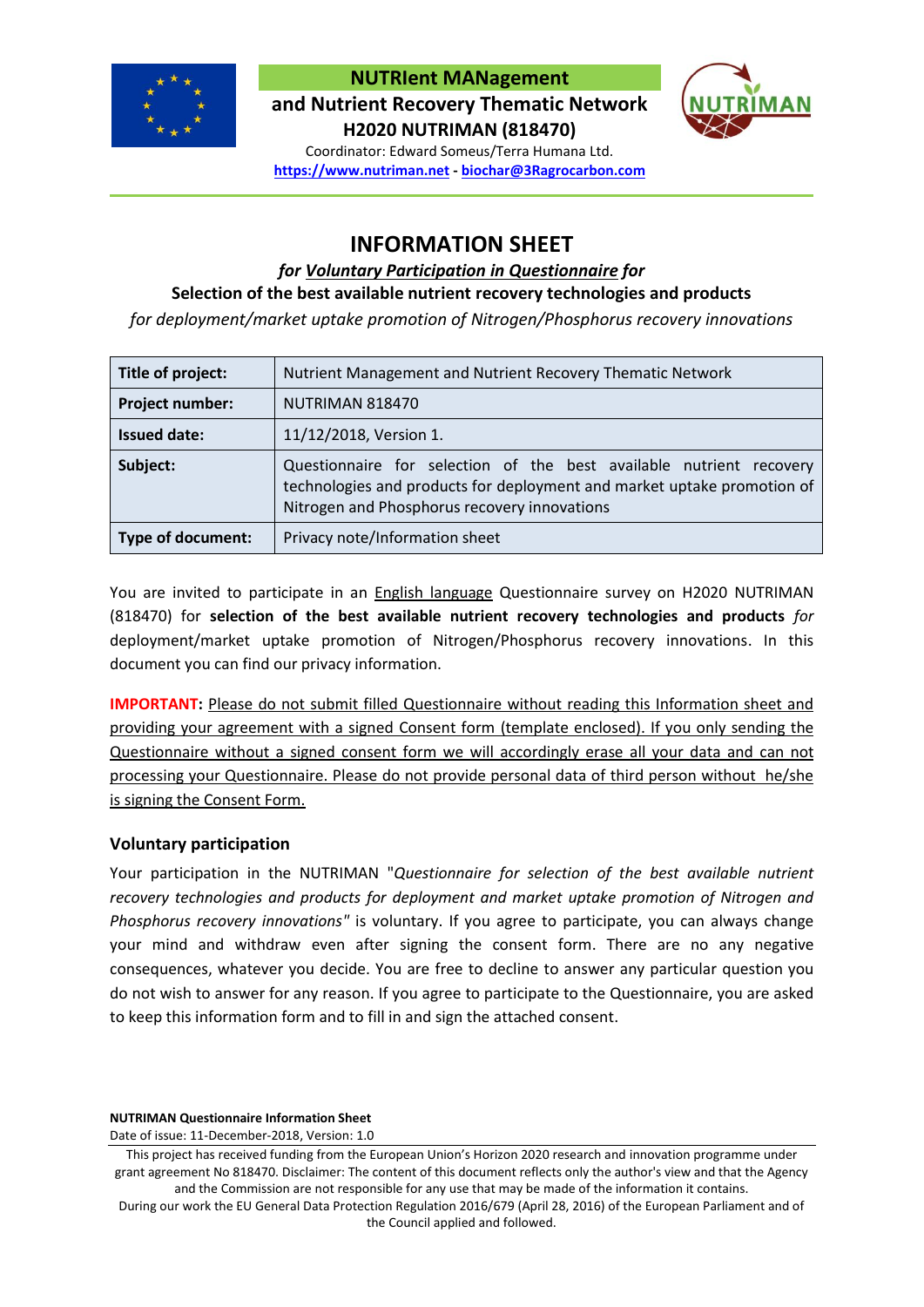## **Who we are?**

NUTRIMAN<sup>1</sup> (Nutrient Management and Nutrient Recovery Thematic Network) is an European Union Horizon 2020 project. The project has received funding from the European Union's Horizon 2020 research and innovation programme under grant agreement No 818470. The NUTRIMAN consortium<sup>2</sup>, consisting of 14 high quality partners and 4 associated partners from 8 countries. The coordinator organisation is Terra Humana Ltd.

NUTRIMAN is a Nitrogen and Phosphorus thematic network compiling knowledge for recovered biobased fertiliser products, technologies, applications and practices; while connecting the market competitive and commercially "ready for practice" innovative results from high research maturity applied scientific programmes and common industrial practices, for the interest and benefit of agricultural practitioners.

## **Privacy: What personal information do we collect from the questionnaire and purpose for processing?**

You will be asked to voluntary provide your contact details (such as name, email address, job title, organisation). If you voluntary provide contact information your questionnaire responses may no longer be anonymous to the researcher. Any personal or business information, which you voluntarily provide in the context of filling the Questionnaire will only be processed for the purpose for contacting to you and asking further information if needed related to your Nitrogen and Phosphorus recovery project technologies and products. No names or identifying information would be included in any publications or presentations based on these data, and your responses to this survey will remain confidential. Your personal data collected is strictly managed and retained in accordance with the GDPR Policy. **Your English language responses for the questionnaire will be treated internally and not publicized.**

## **Where We store your personal data**

The data that We collect from you stored at European Economic Area ("EEA"). The data will be collected by the Staff of the NUTRIMAN Consortium and stored on the computer of the NUTRIMAN Coordinator.

## **Who can see your data?**

Your responses for this questionnaire will be treated internally and not publicized. Your personal data is processed by the members of the NUTRIMAN Consortium, may be looked at by the NUTRIMAN consortium members**,** the represents of the Research Executive Agency of the European Commission and the external NUTRIMAN Farmer Advisory Board. Both the consortium member list and the "FAB" member list are set up according to the EU contract no. 818470 and upon request to be informed. **Your personal data will not be transferred to third parties not mentioned in this document.**

1

2/4

<sup>1</sup> https://www.nutriman.net/project

<sup>2</sup> https://www.nutriman.net/project/consortium

This project has received funding from the European Union's Horizon 2020 research and innovation programme under grant agreement No 818470. Disclaimer: The content of this document reflects only the author's view and that the Agency and the Commission are not responsible for any use that may be made of the information it contains.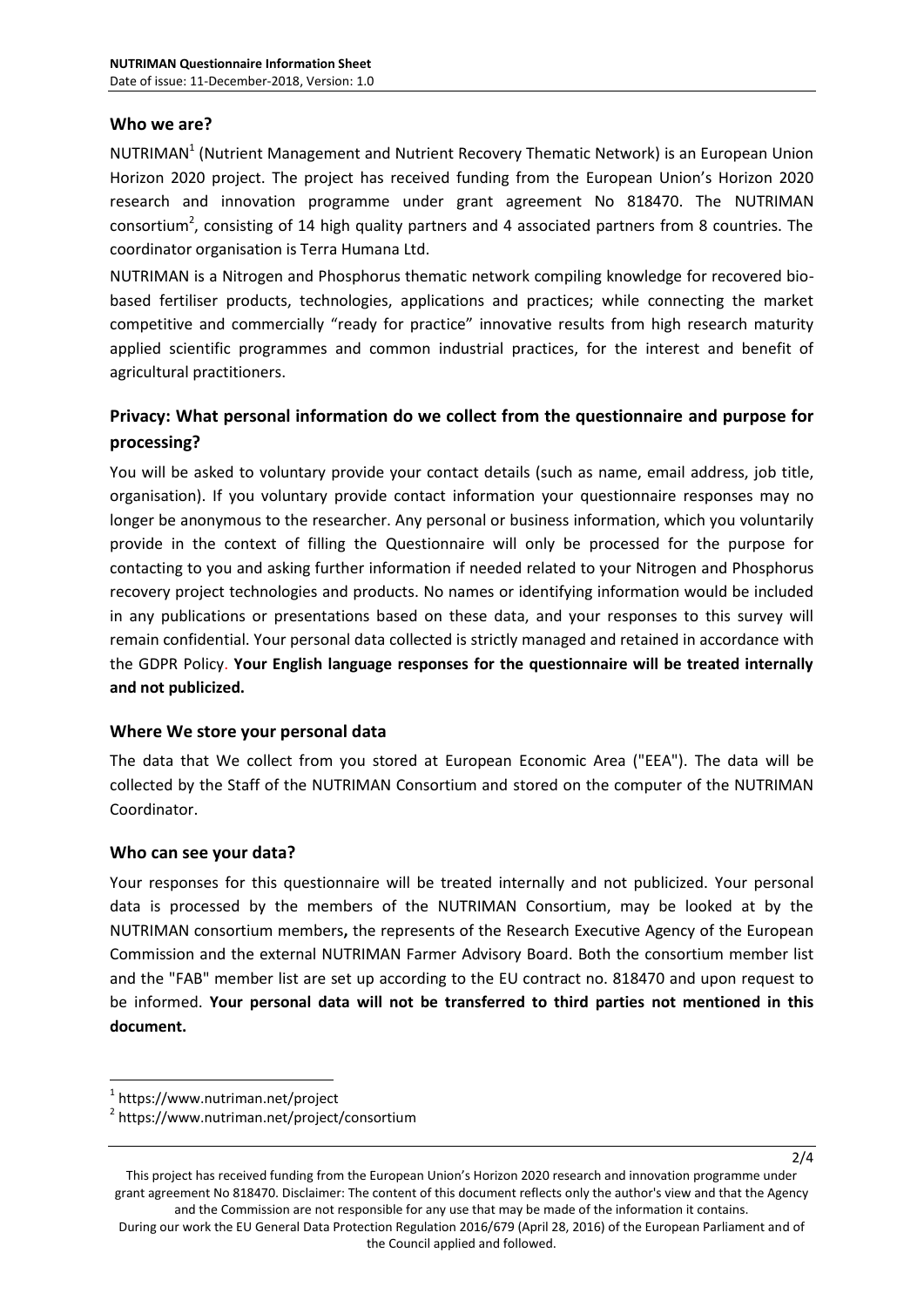## **Duration of data processing**

We will process your data in accordance with NUTRIMAN consortium legal obligations (12.5 years) and for so long as you instruct us to do so.

## **Your rights**

You may contact to the coordinator of the NUTRIMAN consortium (see under Contact section) to exercise any of the rights you are granted under applicable data protection laws (EU General Data Protection Regulation 2016/679 (April 28, 2016) of the European Parliament and of the Council in short GDPR), which includes (1) the right to access your data, (2) to rectify them, (3) to erase them, (4) to restrict the processing of your data, (5) the right to data portability and (6) the right to object to processing.

## **1. Right of access (according to Article 15 of GDPR)**

You may ask us whether or not we process any of your personal data and, if so, receive access to that data in the form of a copy. When complying with an access request, we will also provide you with additional information, such as the purposes of the processing, the categories of personal data concerned as well as any other information necessary for you to exercise the essence of this right.

## **2. Right to rectification (according to Article 16 of GDPR)**

You have the right to have your data rectified in case of inaccuracy or incompleteness. Upon request, we will correct inaccurate personal data about you and, taking into account the purposes of the processing, complete incomplete personal data, which may include the provision of a supplementary statement.

## **3. Right to erasure (according to Article 17 of GDPR)**

You also have the right to have your personal data erased, which means the deletion of your data by us and, where possible, any other controller to whom your data has previously been made public by us. Erasure of your personal data only finds place in certain cases, prescribed by law and listed under article 17 of the General Data Protection Regulation (GDPR). This includes situations where your personal data are no longer necessary in relation to the initial purposes for which they were processed as well as situations where they were processed unlawfully. Due to the way we maintain certain services, it may take some time before backup copies are erased.

## **4. Right to restriction of processing (according to Article 18 of GDPR)**

You have the right to obtain the restriction of the processing of your personal data, which means that we suspend the processing of your data for a certain period of time. Circumstances which may give rise to this right include situations where the accuracy of your personal data was contested but some time is needed for us to verify their (in)accuracy. This right does not prevent us from continuing to store your personal data. We will inform you before the restriction is lifted.

## **5. Right to data portability (according to Article 20 of GDPR)**

Your right to data portability entails that you may request us to provide you with your personal data in a structured, commonly used and machine-readable format and to have such data transmitted directly to another controller, where technically feasible. Upon request and where this is technically feasible we will transmit your personal data directly to the other controller.

3/4